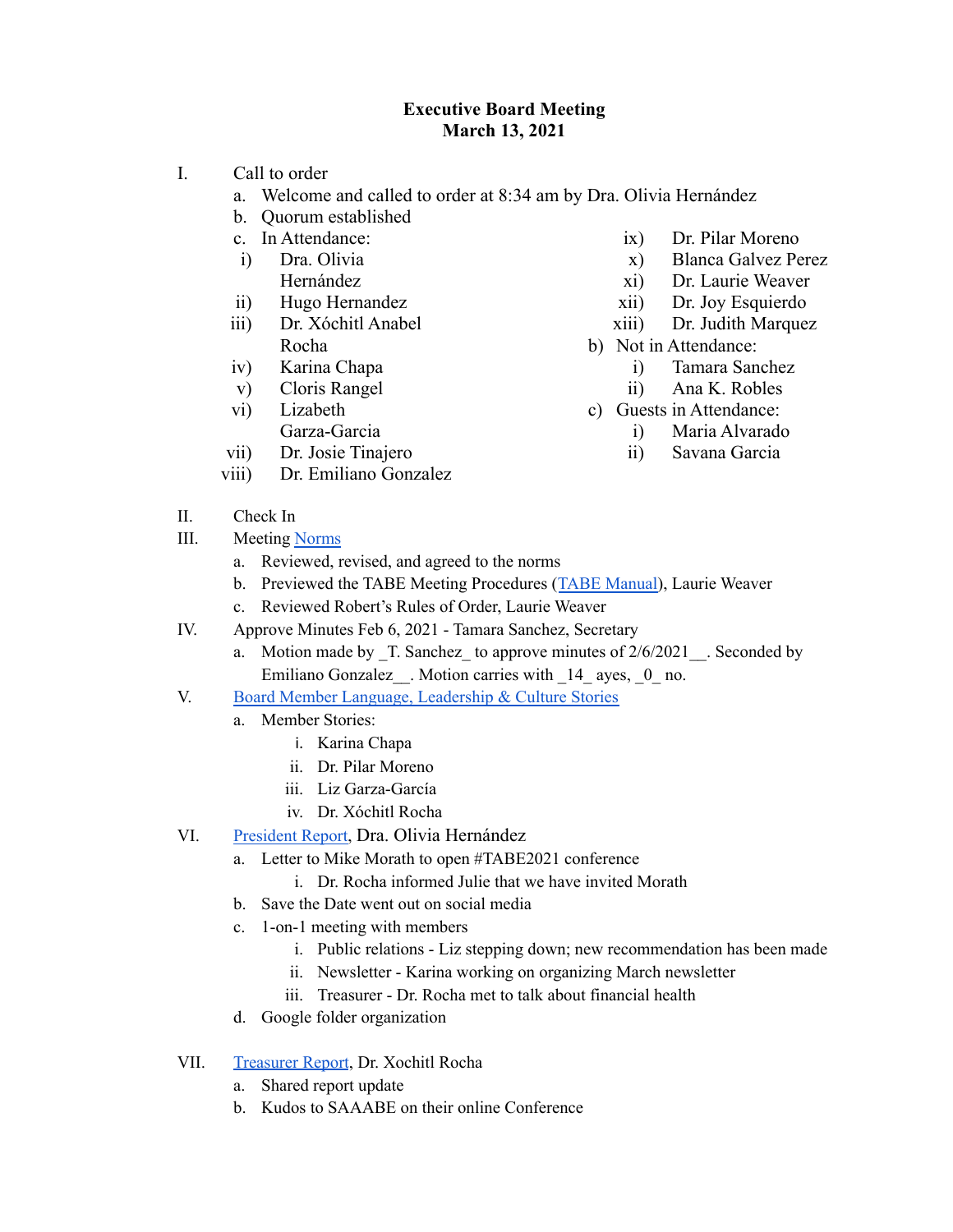- c. Spoke with TABE President to go over proposed budget
- d. Facelift of [txel.org](https://www.txel.org/) site
- VIII. 2021 TABE Conference El Paso
	- a. El Paso Contract
		- i. Addendum Dra. Hernández reviewed hotel addendum
	- b. Review Projected [Conference](https://drive.google.com/file/d/1W0vP3YK1U4yUgGMNMVgguSwbK1611uM_/view?usp=sharing) Expenses
		- i. Dra. Hernández reviewed projected expenses
	- c. \*Conference [Registration](https://docs.google.com/document/d/1qm2dytwJWPCJSFiIWQzpi0k8fdqi-qIcBYarDqLDWpQ/edit?usp=sharing) Prices Dr. Hernández
		- i. Reviewed and discussed conference prices for #TABE2021
		- ii. **Motion passed**: Hugo motioned the cost of El Paso Conference prices as

(see image) and seconded by Josie; 12 ayes & 0 nays. , |- | 13 |+ | B *I* U <u>A</u> ♪ | ∞ 回 Q - | <mark>리</mark> 콩 캠 블 | IE | IE - IE - 프 랜 | X | ♦ - <u>৴</u> - 브 프

|                          | On-Site w/access to on<br>demand sessions | Online |
|--------------------------|-------------------------------------------|--------|
| Pre-Conference Institute | 150                                       | 100    |
| 2 Days Full Conference   | 350                                       | 250    |
|                          |                                           |        |
|                          |                                           |        |
|                          |                                           |        |

d. Conference Sponsors

1.

- i. Assign Lead Contact Liz and new PR rep to work with Dr. Hernandez to help finalize; Pilar to assist
- ii. \*2021 Packages and Dimensions
- iii. Hybrid leads Karina (chair), Blanca, Joy, Pilar and Liz (*after* Sponsorship has finalized)
	- 1. Develop skeleton. Bring on Roel once completed.
- e. Keynote Speakers
	- i. Dr. Jose Medina confirmed for October 30, 2021 (\$2,000)
	- ii. Dr. Kathy Escamilla confirmed for October 23 & 25-26, 2021
- f. Featured Speakers (Tentative)
	- i. Thomas & Collier
	- ii. Drs. Carla España and Luz Yadira Herrera
	- iii. Dr. Julie Lara-Martinez, TEA Executive Director for Bilingual/ESL
- g. Conference Presenters Dr. Pilar Moreno Presented
	- i. Dra. Jasone Cenoz (Remote)- (Universidad del País Vasco) Multilingualism, Translanguaging among languages (Basque, English, Arabic, Spanish…) (Video)
	- ii. Dra. Carmen Pérez Vidal (Remote) ( Universidad de Pompeo Fabra-Barcelona) Bilingualism from a research perspective with practical examples.
	- iii. Dr. Rafael Alejo (Remote pending) y Dra. Ana María Pérez Piquer (Universidad de Extremadura- Badajoz) AICLE4YE (Aicle for Young Europeans- Integrated Framework for Languages in Europe).
	- iv. Dra. María Luisa Pérez Cañado (In-person) Universidad de Jaén. Sus intereses de investigación se centran en la lingüística aplicada, la educación bilingüe, y las nuevas tecnologías en la enseñanza de las lenguas.
	- v. Dr. Xavier Gisbert, Presidente en Asociación Enseñanza Bilingüe,